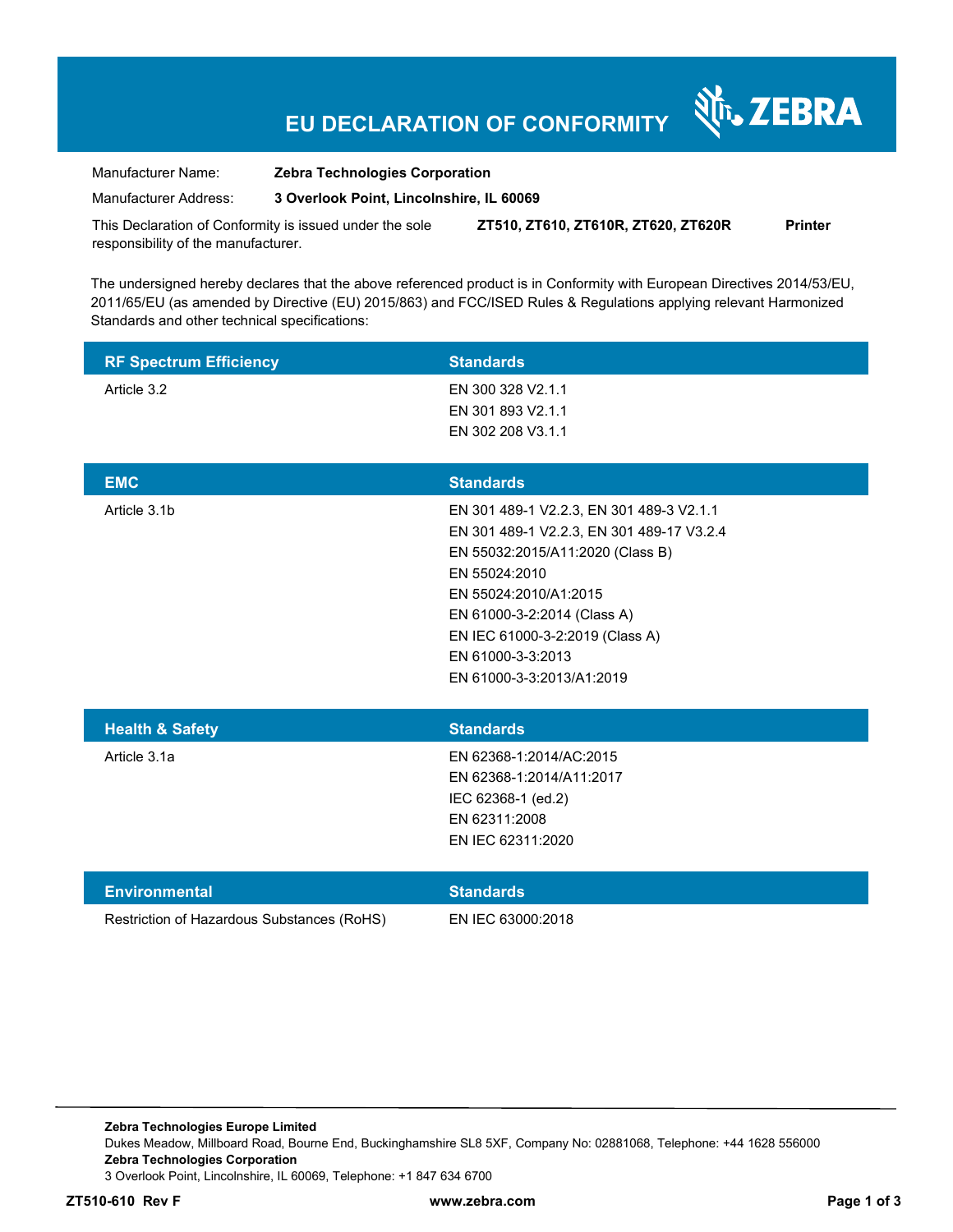### **EU DECLARATION OF CONFORMITY**

With regard to Directive 2014/53/EU, the conformity assessment procedure referred to in Article 17.2(a) and detailed in Annex II has been followed.

US company representative for FCC Supplier's Declaration of Conformity (47 CFR Part 2.1071 to 2.1077) is Jay Cadiz and can be reached at jcadiz@zebra.com.

**Signed on behalf of Zebra Technologies Corporation** 

Cady *\_\_\_\_\_\_\_\_\_\_\_\_\_\_\_\_\_\_\_\_\_\_\_\_\_\_\_\_\_\_\_\_\_\_\_\_\_\_\_\_\_\_*

Jay Cadiz Rev: F Manager, Compliance Engineering Place: Lincolnshire

*(Authorized Corporate Signature)* Date of Affixing the CE Mark: 1 January 2018 Date: 15 February 2022

र्शे<sub>ि</sub> ZEBRA

**Zebra Technologies Europe Limited**  Dukes Meadow, Millboard Road, Bourne End, Buckinghamshire SL8 5XF, Company No: 02881068, Telephone: +44 1628 556000 **Zebra Technologies Corporation**  3 Overlook Point, Lincolnshire, IL 60069, Telephone: +1 847 634 6700